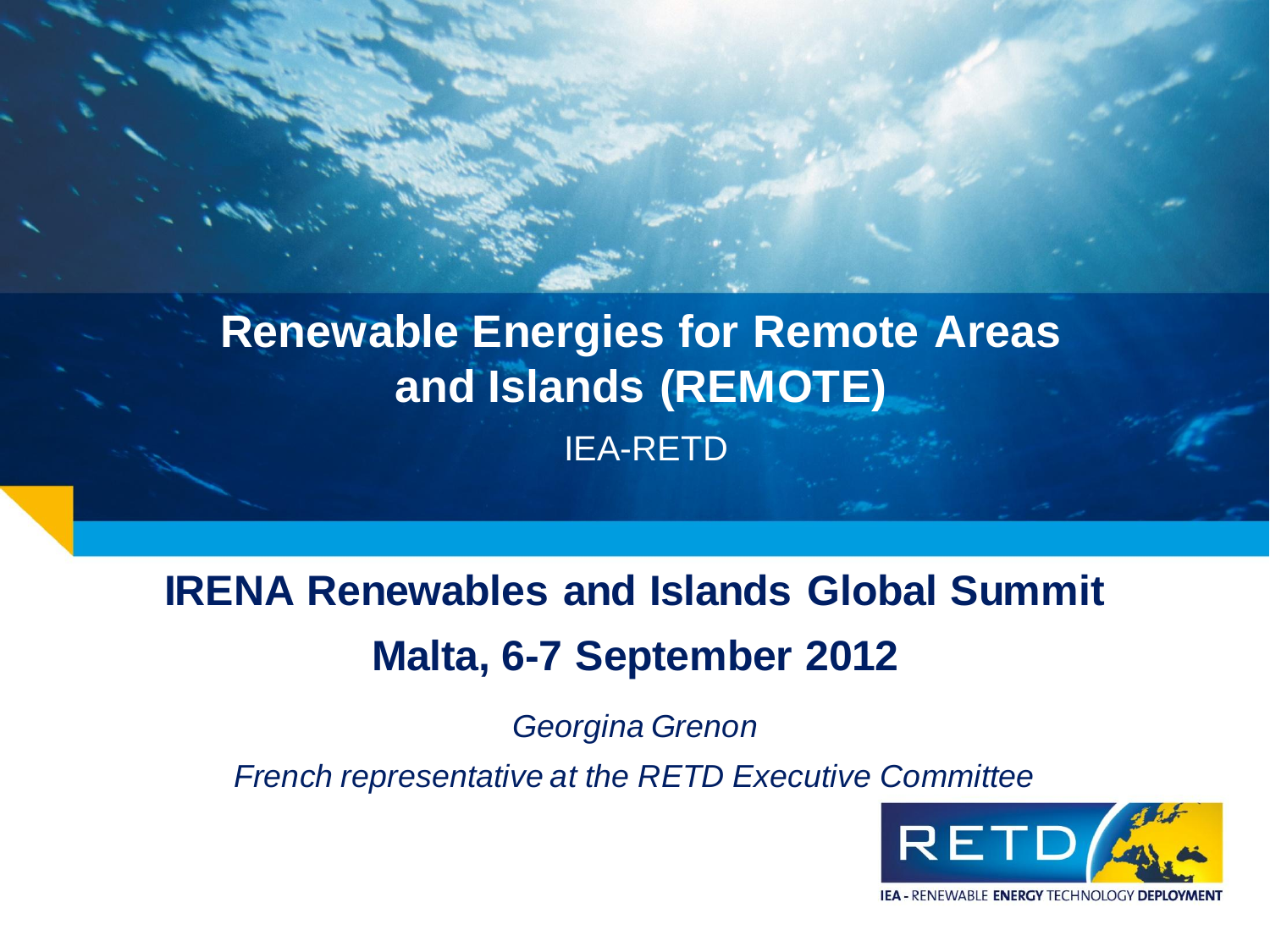

#### RETD stands for "Renewable Energy Technology Deployment". IEA-RETD is a **policy-focused, technology cross-cutting platform**  ("Implementing Agreement") under the legal framework of the International Energy Agency

### **The REMOTE report**

- Policy perspectives for making remote areas and islands largely independent from fossil fuel imports or costly transmission infrastructures
- I I deas and inspiration on how to promote the use of local renewable energy
- Published in 2012 and freely available at www.iea-retd.org

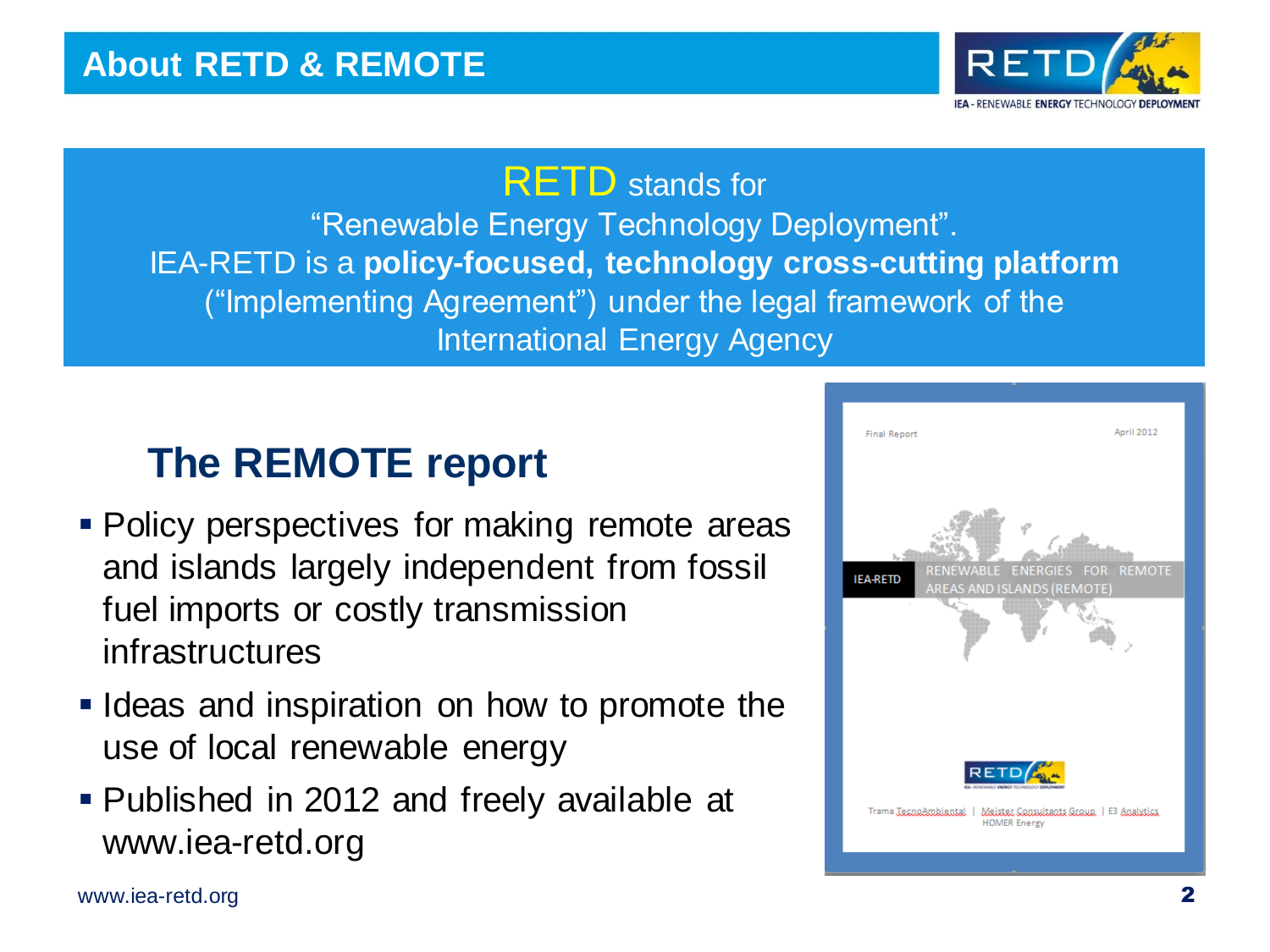

#### **Report describes specific conditions and lessons learned for six categories of remote areas**

|                                                          | <b>Load demand, other considerations</b>                                                                                                                          | <b>Case studies</b>                                                                               |
|----------------------------------------------------------|-------------------------------------------------------------------------------------------------------------------------------------------------------------------|---------------------------------------------------------------------------------------------------|
| 1. Areas with<br>long winters                            | High heating loads<br>$\bullet$<br>Limited industrial activity, potentially subsistence<br>$\bullet$<br>activities and natural resources exploitation             | Kodiak Island, Alaska<br>$\bullet$<br>Ramea, NFLD                                                 |
| 2. Areas with<br>temperate<br>climates                   | Not prone to environmental extremes<br>$\bullet$<br>Relatively high heat loads<br>$\bullet$<br>Often connected to central electricity infrastructure<br>$\bullet$ | Isle of Eigg, Scotland<br>Faroe Islands, DK                                                       |
| 3. Small areas<br>with warm<br>climates                  | High seasonal cooling needs for tourism<br>$\bullet$<br>Limited industrial activities<br>$\bullet$                                                                | Floreana, Galapagos<br>$\bullet$<br>Coral Bay, Australia                                          |
| 4. Large areas<br>with warm<br>climates                  | Primarily residential and commercial (tourism) needs<br>$\bullet$<br>May have bulk access to fuels<br>$\bullet$                                                   | Bonaire, Caribbean<br>El Hierro, Canaries<br>Miyakojima, Japan<br>La Reunion, France<br>$\bullet$ |
| 5. Research<br><b>stations</b>                           | Intermittent fuel deliveries<br>$\bullet$<br>Intermittent human occupation<br>$\bullet$                                                                           | Ross Base, Antarctica<br>$\bullet$                                                                |
| 6. Other areas,<br>largely in<br>developing<br>countries | Primarily residential with large growth potential<br>$\bullet$<br>Dependency on batteries, kerosene, wood and<br>$\bullet$<br>candles for primary energy needs    | Akkan, Morocco<br>$\bullet$                                                                       |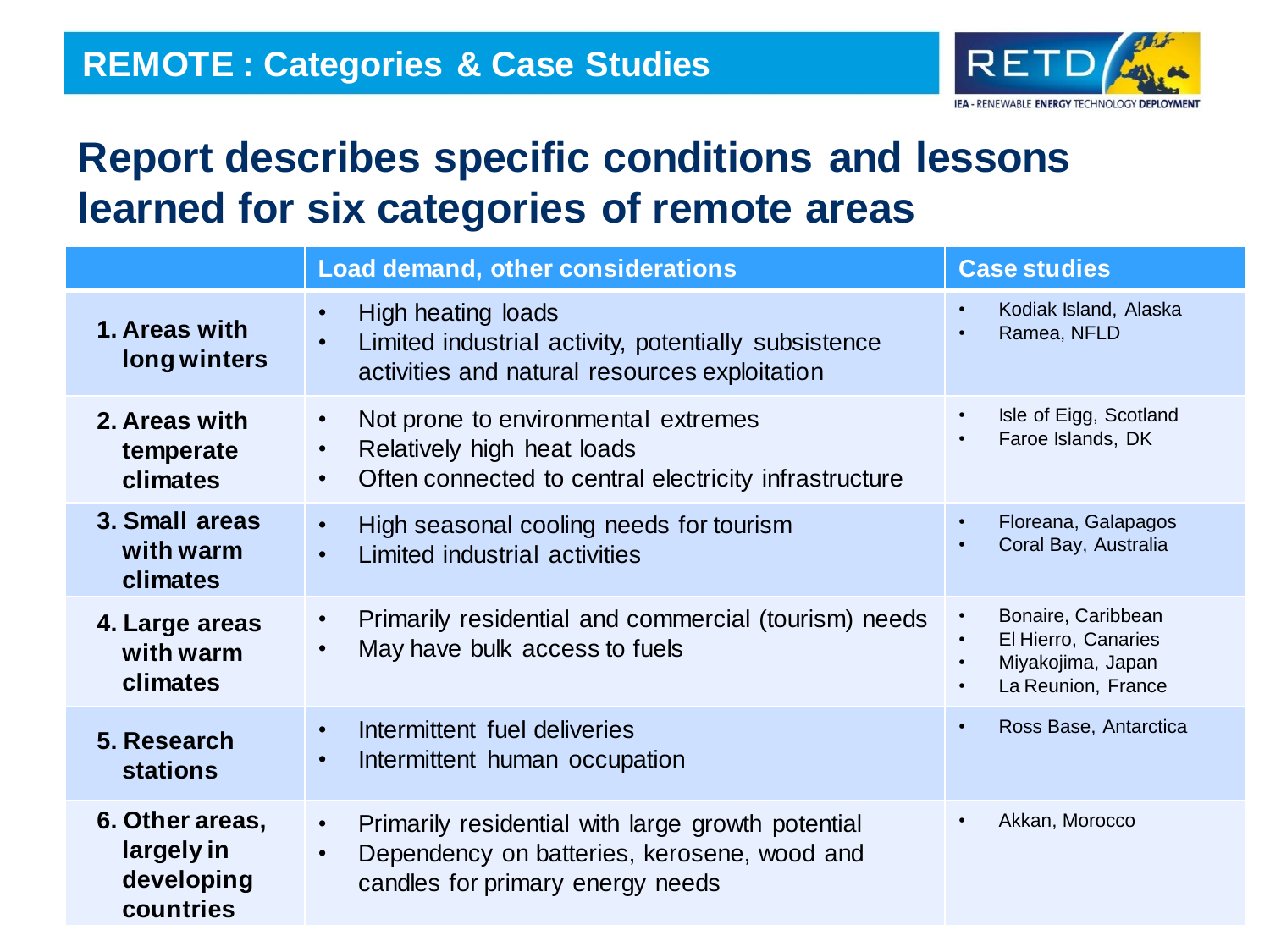

#### **For each category, representative case studies were developed, providing global coverage**

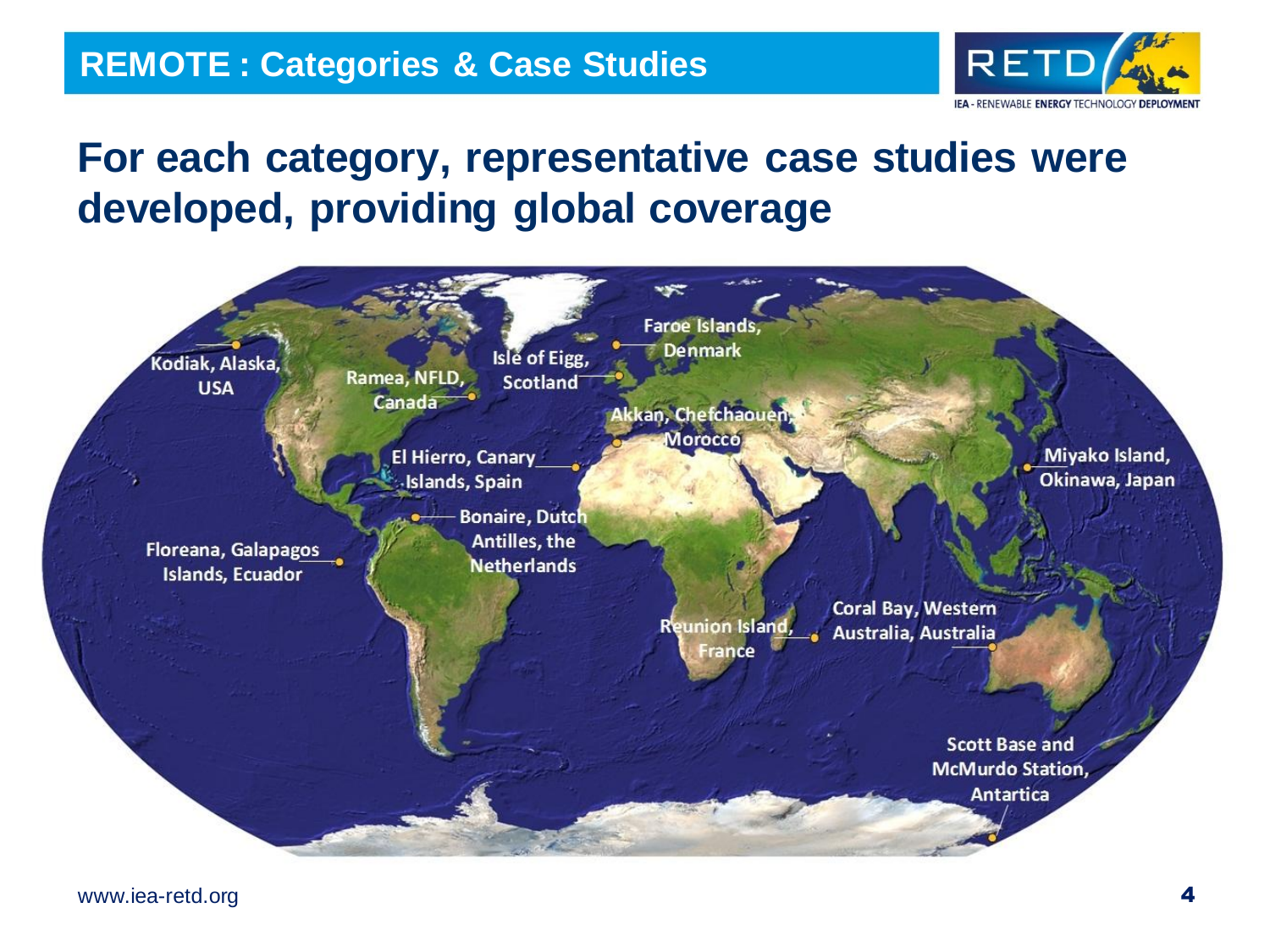

### **Remote areas can demonstrate that a fully operational RE future is not only possible, but within reach …**

- Remote areas can be ideal testing grounds for integration strategies and emerging technologies
	- Usually at the forefront of innovative storage and load management techniques - Examples of islands with RE exceeding 30% of generation
	- **RE deployment for those areas also benefits mainlands**
- **RE** / non-RE generation technologies can complement each other
	- existing diesel generators can transition to a system stabilizing role
	- RET can undercut "true" diesel costs
- Careful planning is necessary to optimize power systems with integrated hybrid solutions for each "setting"
- A more aggressive focus on energy efficiency is essential
- Cooperation between all stakeholders is vital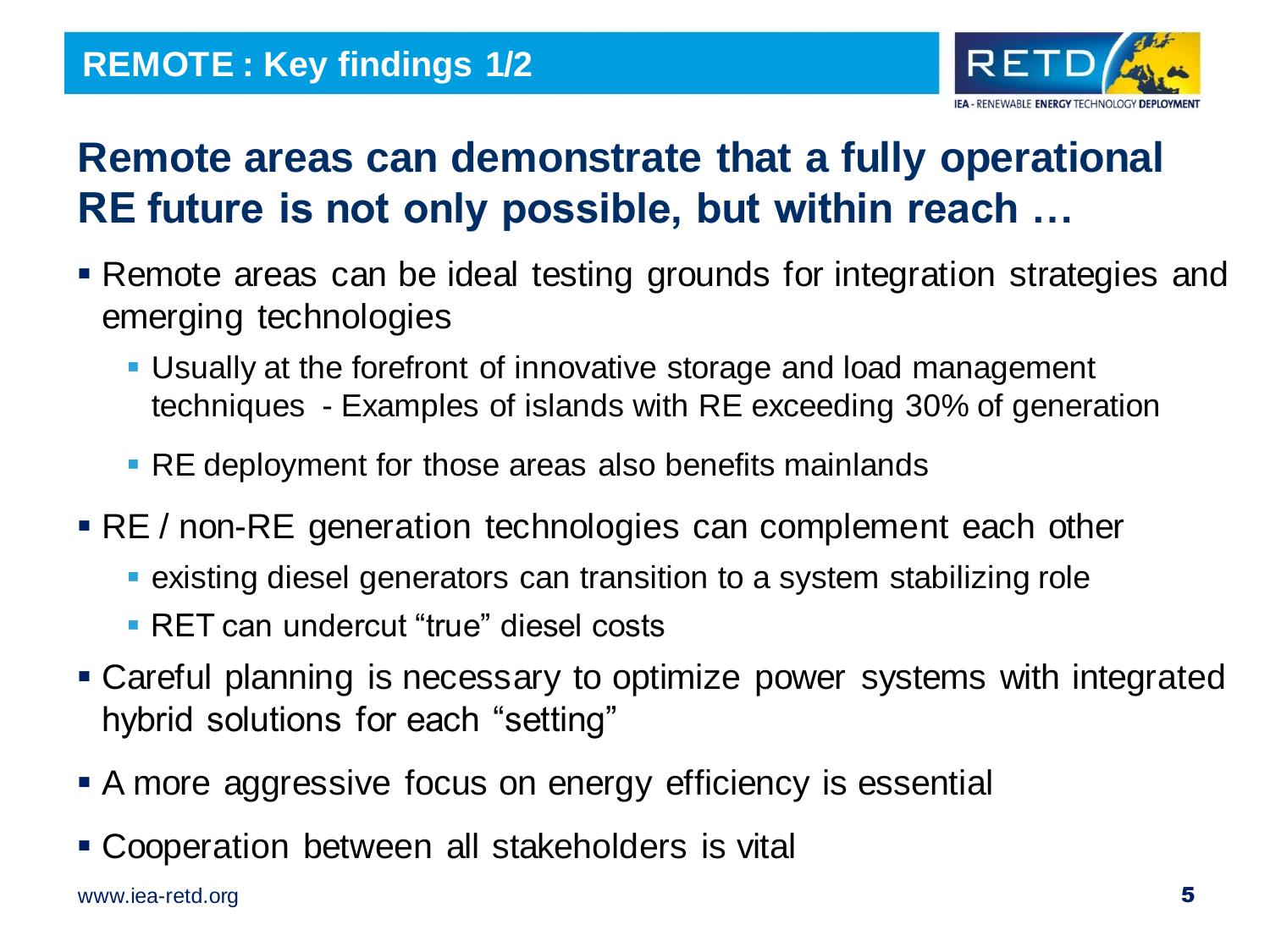

### **… however, financing RET continues to be challenging**

- Constraints on private financing: Capital availability, access and cost
- Public sector involvement is still necessary, despite increasing RET competitiveness
- Governmental support may be given
	- By non-monetary de-risking rather than direct cash investments
	- By scaling down fossil fuel subsidies (level playing field)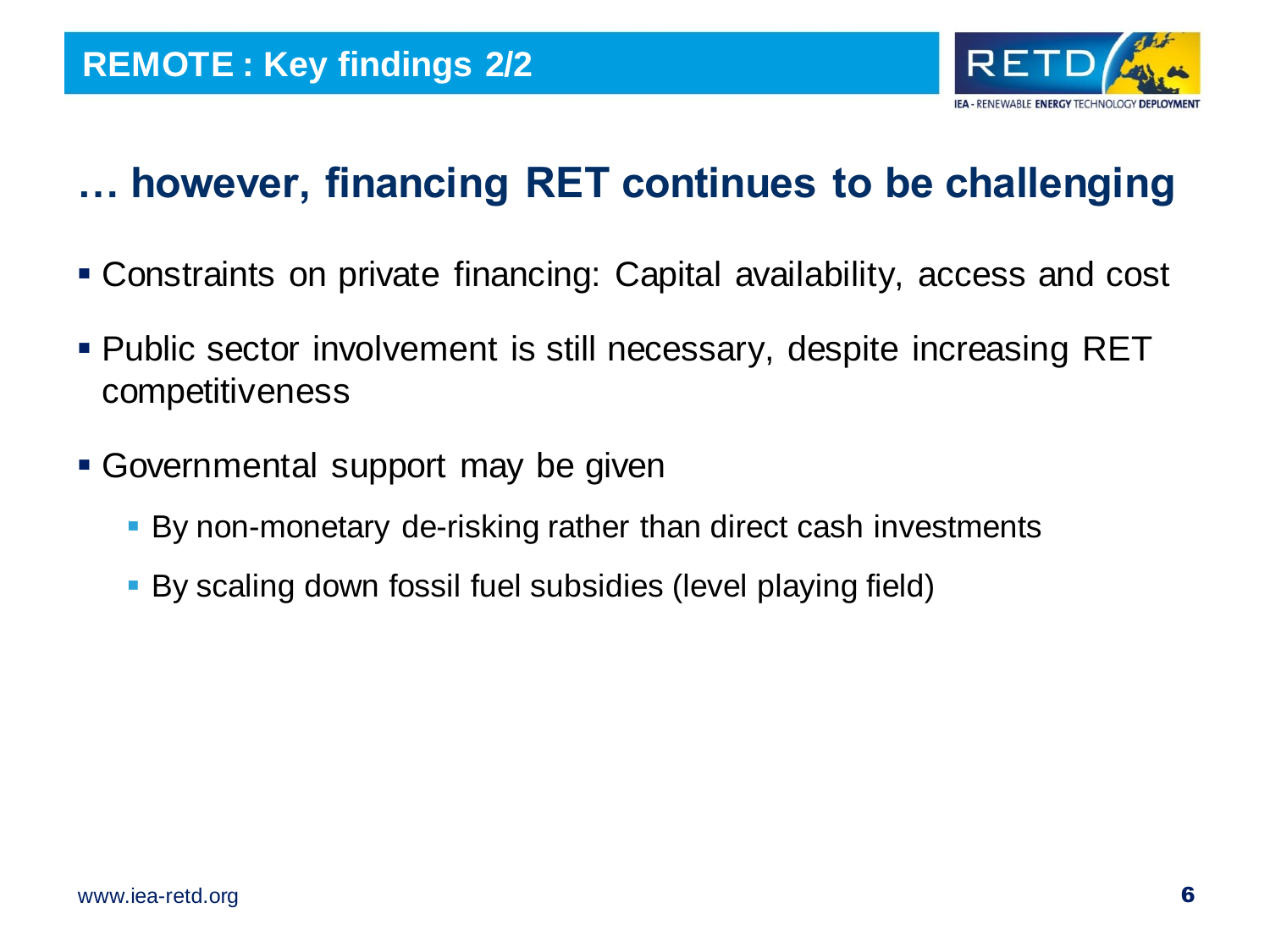

#### **REMOTE proposes Nine Key Areas for Policy Action**

- 1. Level playing field Scale back fossil fuel subsidies
- 2. Provide support with training and the lack of technical expertise
- 3. Support project planning and implementation
- 4. Design appropriate incentives
- 5. Overcome the issue of scale
- 6. Increase R&D funding
- 7. Prioritize energy efficiency
- 8. Determine the appropriate level of RE penetration
- 9. Mitigate risks to attract capital